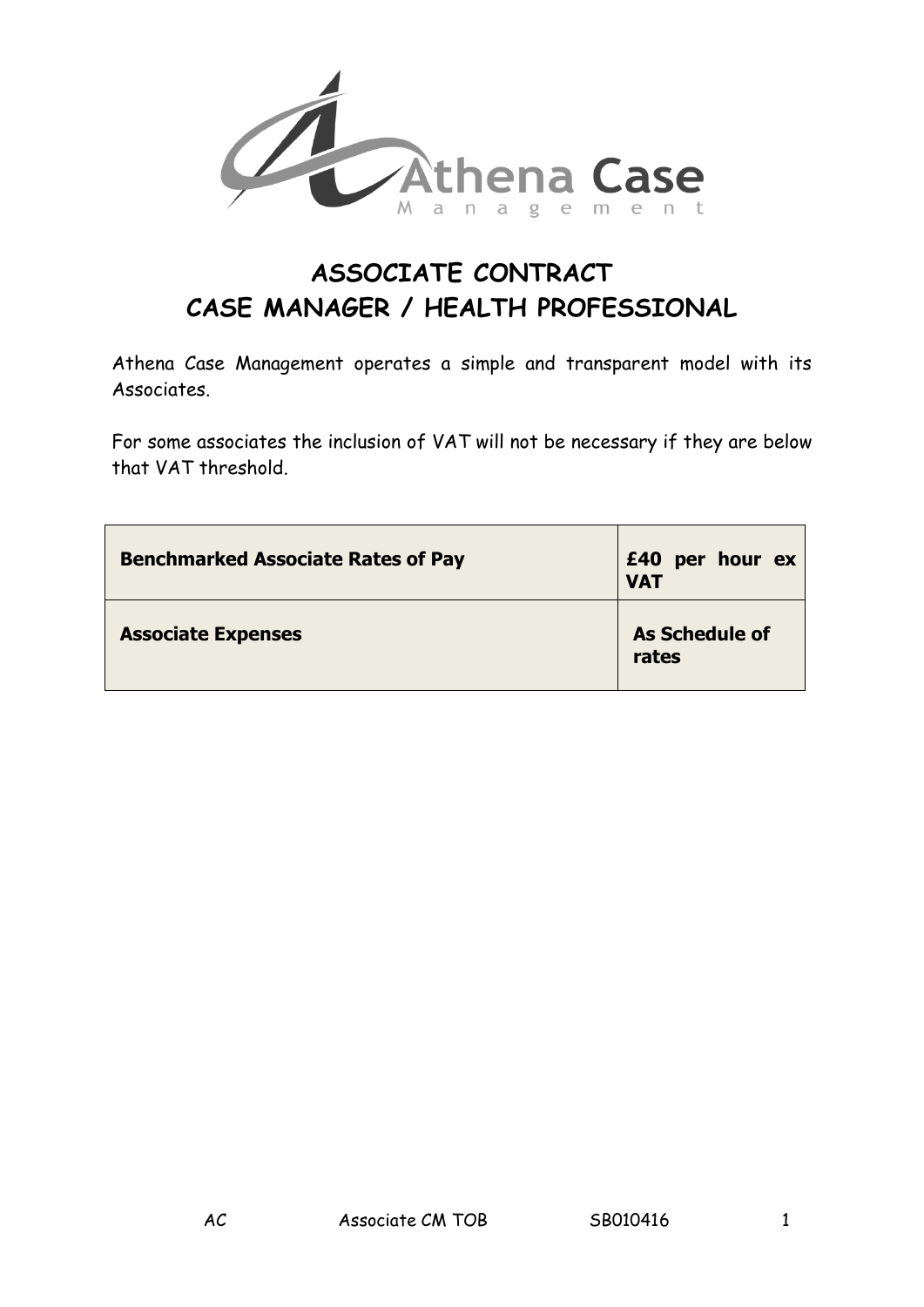Our contract for associates is shown below.

The information required to translate this into a company specific contract is:

- Name of Associate Company
- Address of Associate Company
- Date of agreement
- Minimum Associate contract rate
- A high level description of services to be provided by the Associate

# **ASSOCIATES AGREEMENT**

This agreement is made as of by Stella Baxter and between Athena Case Management 1<sup>st</sup> Floor Piper House, 190 Scudamore Road, Leicester LE3 1UQ United Kingdom, hereinafter known and the Associate (**Name & address],** hereinafter known as the Associate, for the provision of Case Management services.

# **1.Associates Duties and Obligations**

The associate agrees to perform the services specified in Appendix 1, which is attached hereto and made part of this agreement.

The Associate acknowledges and agrees that they are independent contractors who are not employees of the client.

The Associate agrees to indemnify and hold harmless the client for any liability which is attributable to the negligent actions or failure to act of the associate. The maximum amount of liability will be the sum of fees due to the Associate for the previous three months at the time that the claim for liability is made by the client.

# **2. Associate Compensation**

All compensation received by the Associate hereunder shall be deemed to be for services as an independent contractor, and not as an employee of Athena Case Management.

The contractor's compensation for performing the specified services shall be paid as provided in Appendix 2, which is attached hereto and made part of this agreement. The associate will not be entitled to receive any vacation or illness payments or similar benefits from the client.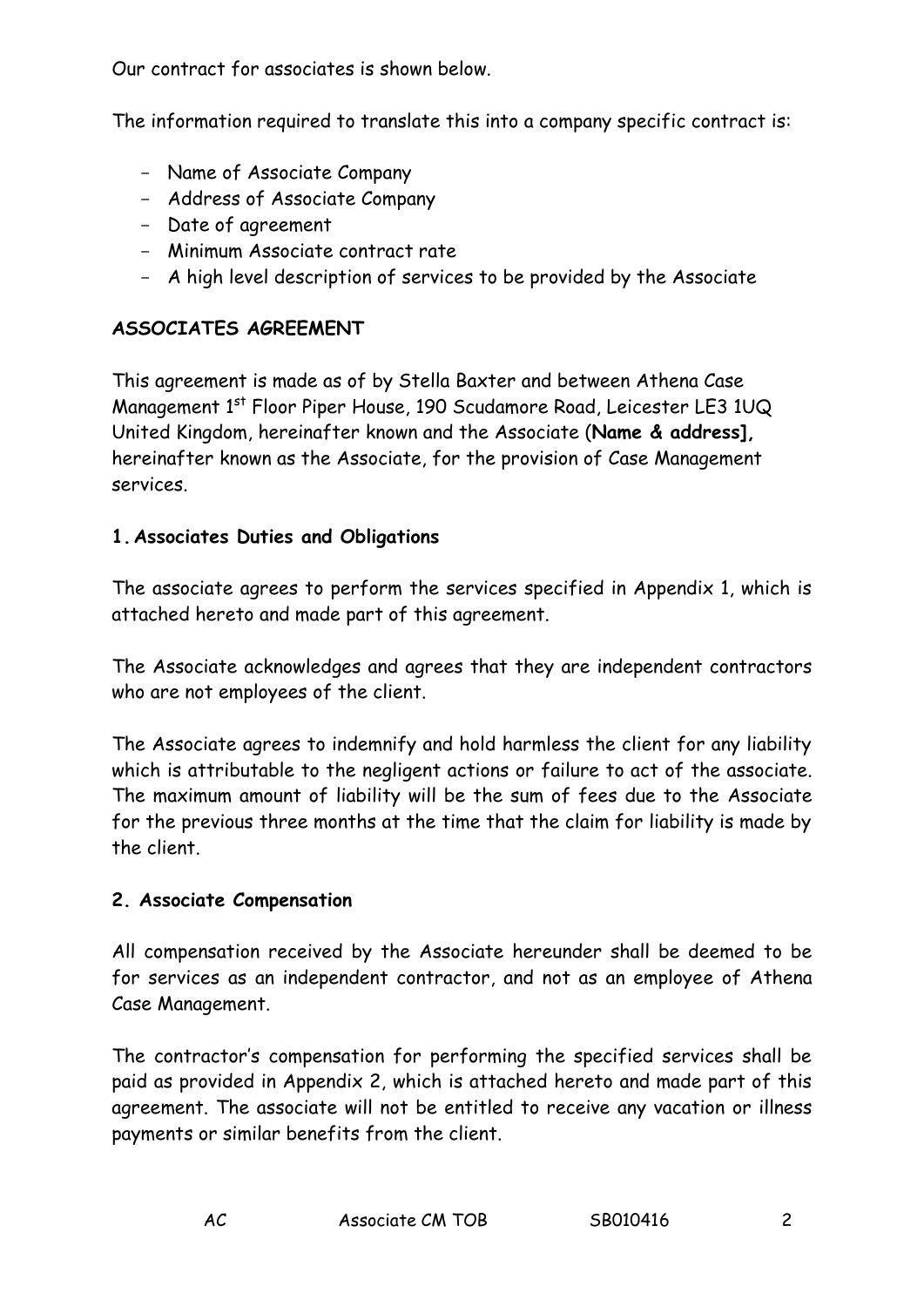The Associate shall invoice the Athena Case Management identifying the person(s) who performed the specified services, the number of hours worked by such person(s), a breakdown of how those hours have been spent and the incurred expenses directly related to the performance of the specified services.

Payment will normally be made to the associate by Athena Case Management within two weeks of the date that the payment is received for the work from the primary client.

The primary client is the individual or organisation for which Athena Case Management is engaged to provide services.

# **3. Protection of Confidential Information**

While an Associate for Athena Case Management, and thereafter, the Associate and its representatives shall not use any confidential information except as required by Athena Case Management and the primary client in performing the specified services; nor shall the Associate disclose to anyone outside of Athena Case Management and the primary client any such confidential information.

Notwithstanding the above, the term confidential information shall not apply to information which the client has voluntarily disclosed to the public or which has otherwise lawfully entered the public domain.

# **4. Non Solicitation of Primary Clients, Employees and Contractors**

During the term of this agreement and for a period of one year following the termination of this agreement, the Associate shall not without prior agreement solicit to work directly for any of Athena Case Management primary clients in any capacity whatsoever.

# **5. Term of Agreement**

Either Athena Case Management or the Associate may terminate this agreement at any time, for any reason or no reason, by written notice to the other party. Athena Case Management will compensate the Associate for services rendered up to the date of termination in line with compensation provisions under section 2 of this agreement.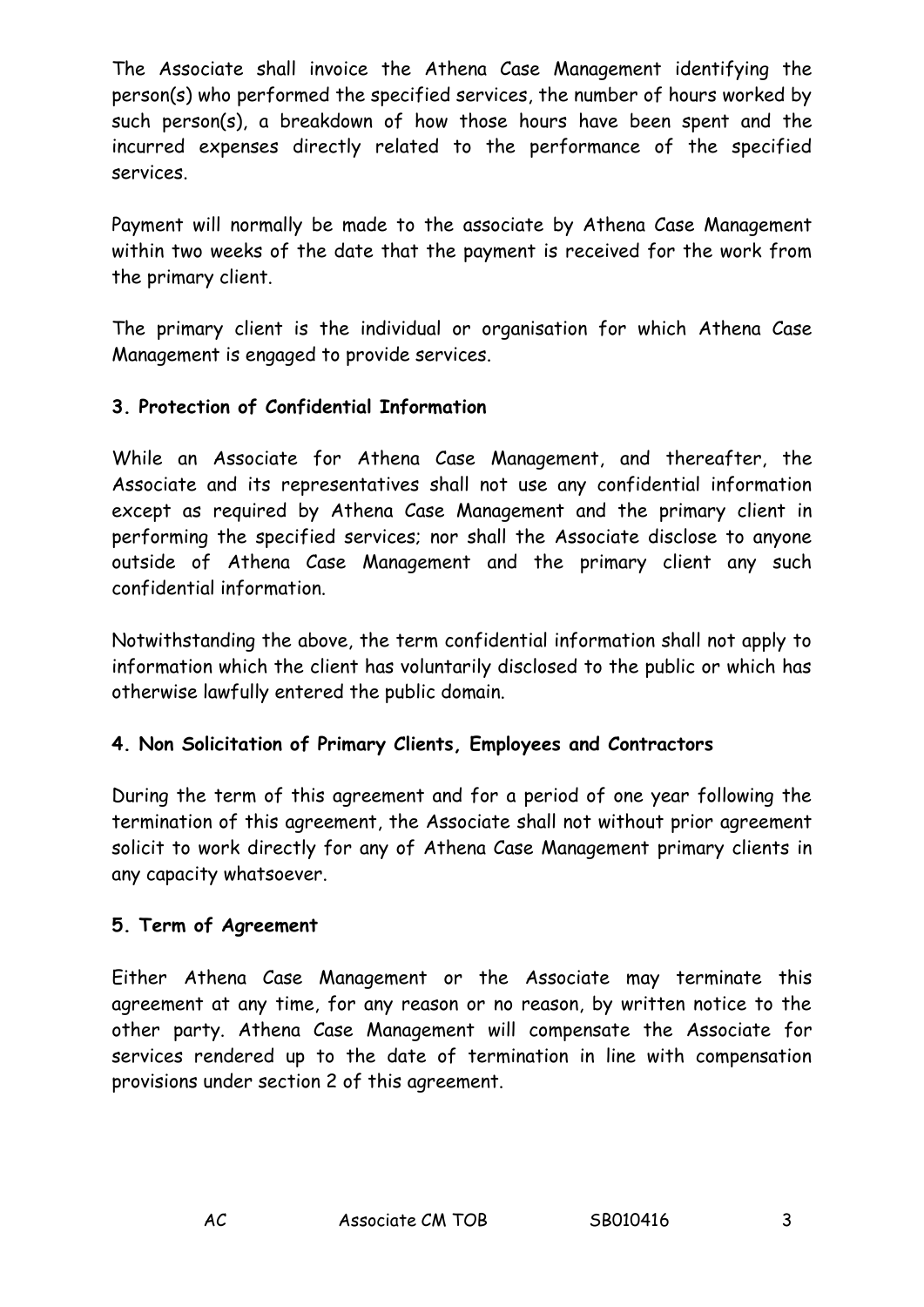# **6. Applicable Law and Enforcement of Rights and Obligations**

This agreement shall be construed and governed in accordance with the laws of England. If any court determines that any part of this agreement is unenforceable, Athena Case Management and the Associate agree that all other parts shall remain in force and effect to the maximum extent permitted by law. This agreement is binding on the parties' successors, assigns, executors, administrators and heirs.

# **7. Amendments**

This agreement constitutes the entire agreement between the parties and may be amended only in writing executed by authorised representatives of both parties.

By signing hereunder the Associate acknowledges that they have read all of the provisions of this agreement and agree to all of its terms.

# **Appendix 1**

Services to be performed by the Asscociate

#### **1.The Asscociate shall perform the following services for the client:**

(insert here)

#### **2. The services shall be completed by no later than:**

To be specified for each project of work.

#### **3. The services shall be performed in accordance with the following special instructions and/ or requirements:**

To be specified for each project of work.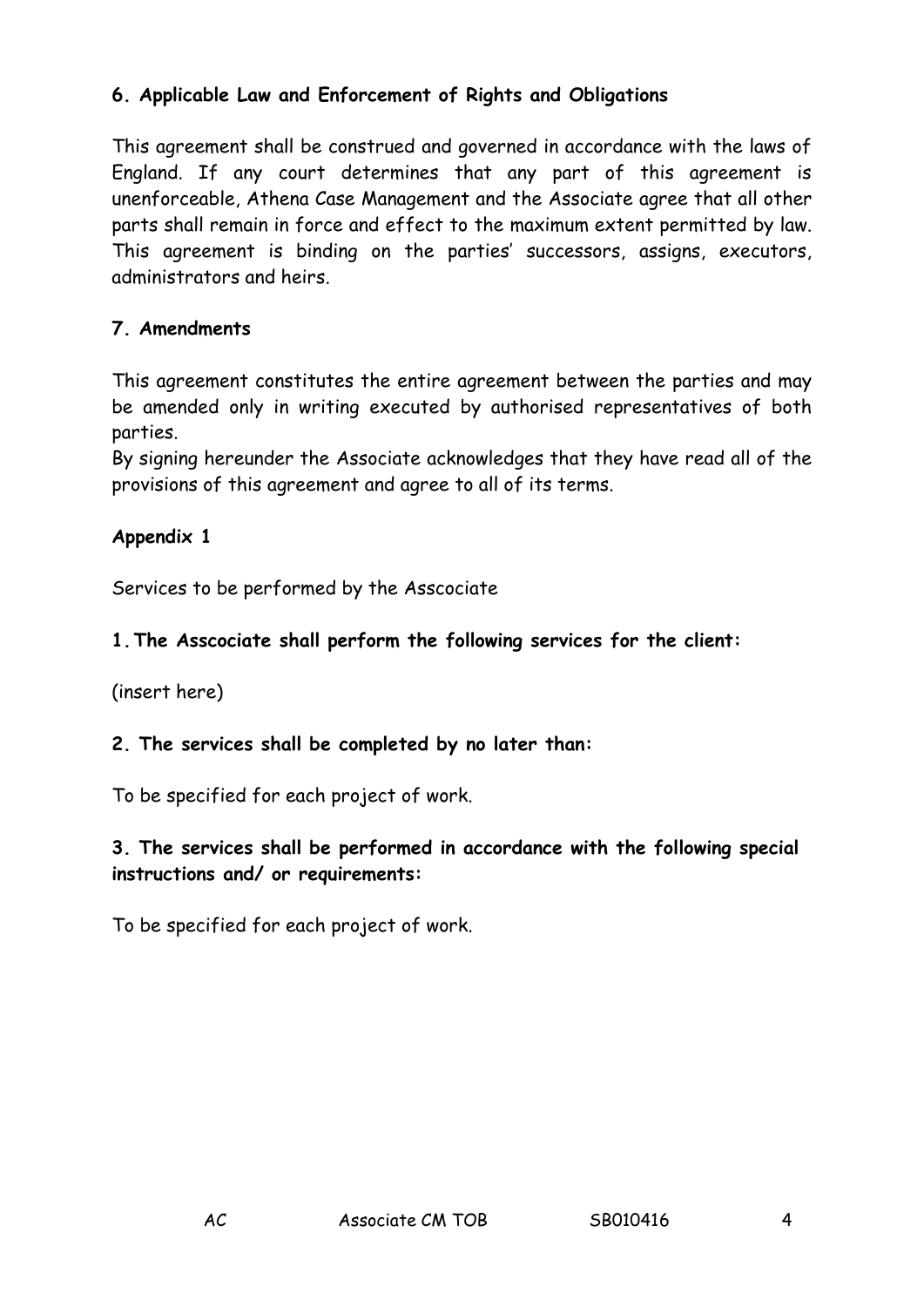#### **Appendix 2**

The Associate shall be entitled to 100% of the expenses paid to Athena Case Management by the primary client for services provided by the associate.

No minimum number of hours of work are guaranteed to the associate.

- **2.** The Associate shall be entitled to invoice the following expenses to Athena Case Management for addition to the invoice to the primary client:
- Car mileage @ 40p per mile + VAT if applicable.
- Travel time £25.00 per hour + VAT if applicable.
- Trains up to the standard open return fare.
- Copying / Printing 20p per page.
- Taxi / Bus Fares As incurred.
- Other agreed reasonable expenses as incurred.
- **3. The base location for each member of the Asscociate shall be their home address**.
- **4. Mailing Address for Athena Case Management:**

1st Floor Piper House 190 Scudamore Road Leicester LE3 1UQ

- T (Office): 0116 2870077
- T (Mobile): 07905 448610
- F: 0116 2877342
- E-mail: cm@athenacasemanagement.com

# **6. Details for [Associate]**